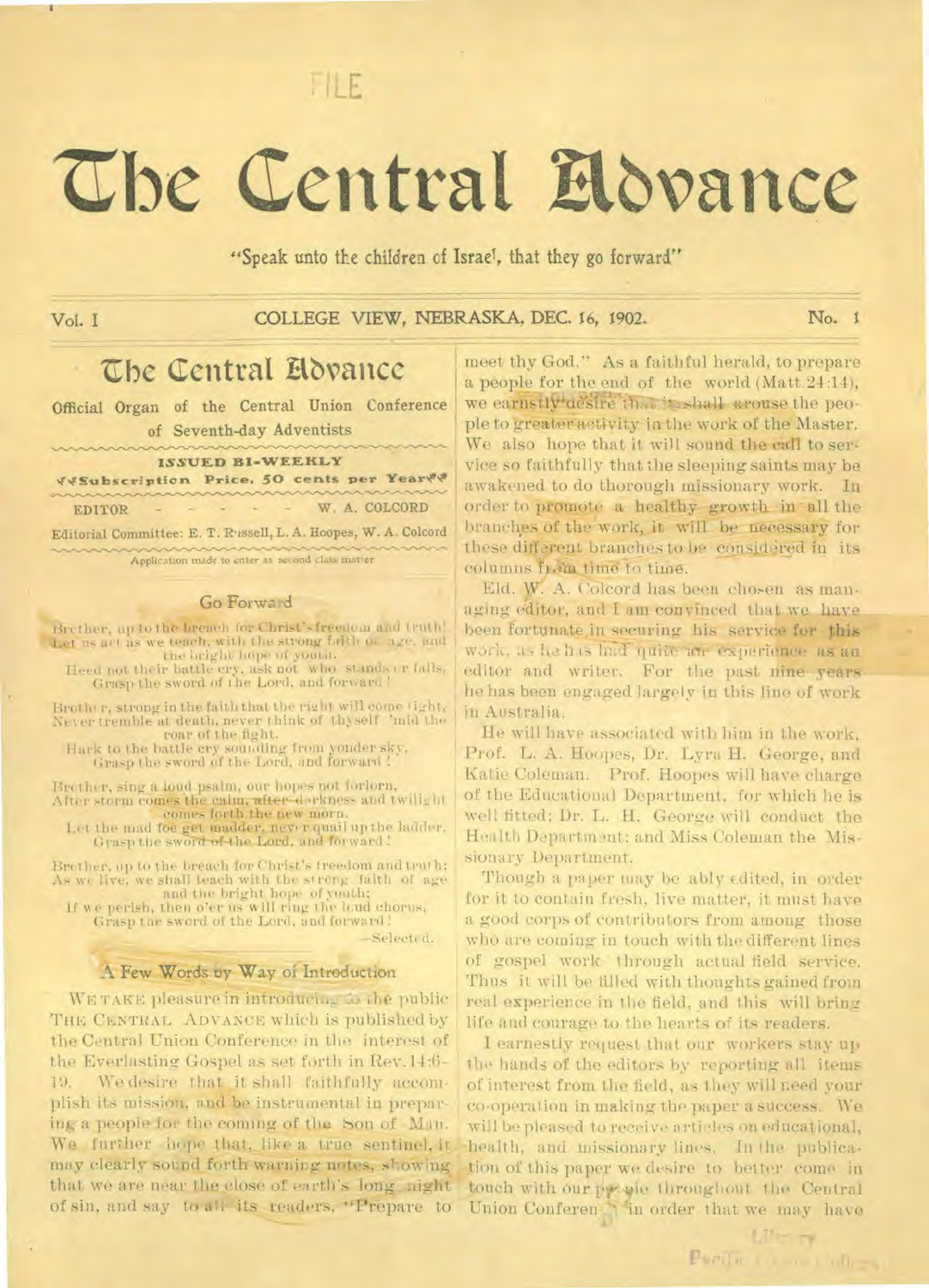concerted action in important undertakings for the spread of the truth for these last days, and do with dispatch the work given us to do.

The Central Union Conference and Union College have united in this work. *The Practical Educator,* which has been published by Union College, is now merged into THE CEN-TRAL ADVANCE, and also the *Nebraska Reporter,*  the state paper of the Nebraska Conference. Instead of bringing more papers into the field, therefore, there will he one less than formerly.

We ask the hearty co-operation of all in this good enterprise, that the work may be carried forward more expeditiously and effectually throughout the Union Conference.

E. T. RUSSELL.

# A Specific Work

As a people we are in the world for a definite and specific purpose. Others have done their part in preaching the gospel and preparing the way for the proclamation of the message which has been committed to us for this time. Explorers, inventors, translators, Bible Societies, missionaries have all done a work preparatory to the work God has given us to do. What they have done is not to be ignored nor despised.

At the same time their work is not our work. What they have done, though necessary and good in itself, is not what we are to do. The special work committed to them is not the special work committed to us.

We should never lose sight of the fact that to us has been given a definite and specific work. That work is to proclaim to the world that Christ is soon coming, and to make ready a people prepared for the Lord.

Others in other ages have preached the gospel, and God has blessed the preaching. Thousands have been converted and will be saved as the result of it.

We, too, are to preach the gospel; but we are to preach it in the light of Christ's soon coming, in the light of the judgement in session, in the light of the end of the world and the day of the Lord near at hand.

Peter preached the gospel on the day of Pentecost; but it would not have been correct to have preached that they were then living in the last generation. Paul preached the gospel also; but it would not have been proper for him to have preached that the hour of God's judg-

ment had come. But we have reached the time when these very things are to be proclaimed, and that, too, with a loud voice.

But because God has committed to us this most solemn, important, and definite work, let us be careful not to despise nor disparage any ether work which has for its object the uplift. ing or betterment of mankind. The rather let us encourage, wish well, and bid God-speed to every gospel, humane and philanthropic work, whereyer and by whomsoever carried on.

At the same time we must never lose sight of the fact, the great and inspiring thought, that to us has been committed a definite and a specific work—the work of giving to the world the last and closing warning message of the gospel. This is our work.

And to this work let every thought be directed, every energy bent. A greater, a more solemn, a more important, a more inspiring work was never committed to any people. When we have done our work, think of it ! when we have completed the task committed to us as individuals and as a people, the mystery of God will be finished, the reign of Satan will be over, and the end will come. When we have proclaimed in all the world, as a witness to all nations, this gospel of the soon coming reign of Christ in his kingdom, the end will come. Then brother, sister, haste to thy work.

W. A. CoLemtp.

# The Central Union Conference

THE Central Union Conference was organized at Topeka, Kansas, April 17, 1902. I will briefly state what led to this organization.

At the last General Conference it was decided. to do away with District Superintendents, and in the different districts that had been operated by such, organize Union Conferences.

At this time what was known as District Five was organized into the Southwestern Union Conference, and shortly after General Conference, District Four was organized into the Northern Union Conference. This division was not satisfactory to all, as the conferences comprising the Union College school district thought it would be better if they could be organized into a separate Union Conference.

This sentiment seemed to gain favor until the time of the Annual Session of the Northwestern Union Conference, held at Des Moines, Iowa, the beginning of April, 1902. At that time del-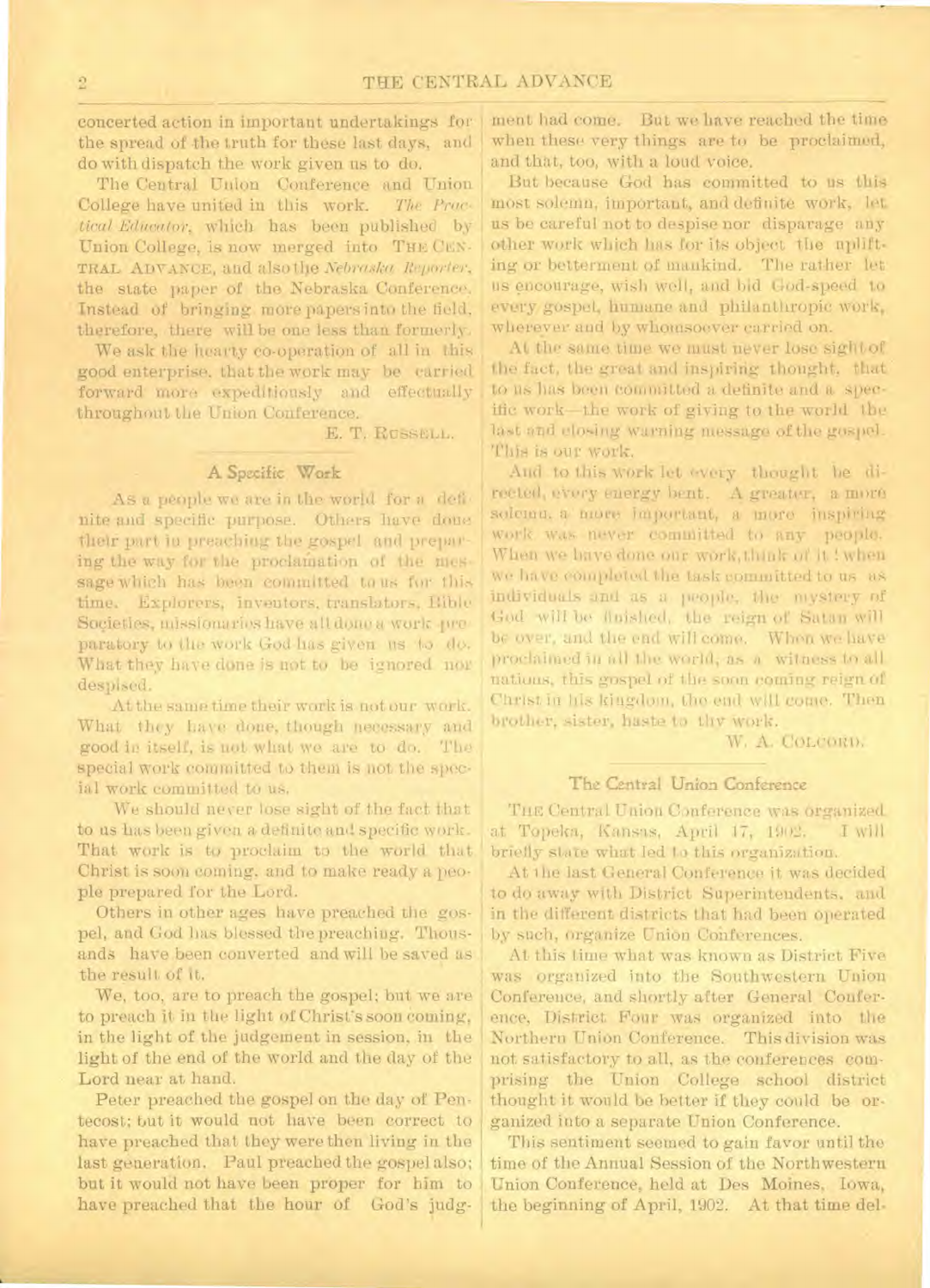## THE CENTRAL ADVANCE 3

egates were chosen from the Nebraska and Iowa Conferences to attend the Southwestern Union Conference held in Topeka,Kans.,the latter part of that month. After a thorough discussion by the delegates present on the proposal that some of the Northwestern and Southwestern territory be cut off from said Conferences, in order to form a Central Union Conference comprising the Union College District, it was moved and unanimously carried that the Missouri, Kansas and Colorado Conferences be cut off from the Southwestern Union Conference, and that Iowa and Nebraska be cut off from the Northwestern Union Conference, and form what is now known as the Central Union Conference. The reason why I have felt called upon to write this article defining the territory of the Central Union, is because I find that there are many of our people living within this territory who are ignorant in regard to its boundaries and what it comprises. I hope that this explanation will be satisfactory to all.

E. T. RUSSELL.

#### Object Lessons

I HOPE that all Conference officers and workers will, to the utmost of their ability, encourage the sale of Christ's Object Lessons, so that the quota of all the Conferences may be disposed of. Since we have this work to do, since this is required of us, why not, as soon as possible, see that it is completed? The figures below will show what each Conference in the Cenfral Union Conference has remitted to Union College from the sale of Christ's Object Lessons:

| Conference has remitted to Union     |
|--------------------------------------|
| om the sale of Christ's Object Lesso |
| Iowa 811,830.00                      |
| Nebraska 11,000.00                   |
| Kansas  5,034.50                     |
|                                      |
| Missouri  900.00                     |
| Total $332,064.50$                   |
| are thankful to see that so mucl     |
| one by the different States, and wh  |

We are thankful to see that so much has been done by the different States, and why not during this winter, while money is plenty and people have time to read, close out our entire quota? E. T. RUSSELL. .

#### The Week of Prayer

THE week of prayer season will be held December 20-27, and all of our people should plan to be present at every service if possible. This will be a season of prayer and confession, a time in which to draw near to God. The people of God need more power, and this can be obtained only by seeking for it. Why not draw fresh draughts from the well of salvation? A great crisis is before us, and we need help from Cod to pass through these trying times and at last stand before the Son of Man. We need with one accord to seek God as did the disciples before Pentecost. A people never needed power more than does that people who are looking for the Saviour in this generation. Shall we not count on all our brethren to join us in seeking him for a Pentecostal out-pour ?

E. T. RUSSELL.

# **Ixeffrom the ifietbx,**

# Object Lessons and Church School Work in **Missouri**

SINCE our camp-meeting, I have been very busy starting church schools and working up the sale of Christ's Object Lessons. We have at present church schools in successful operation t Enyart, Tarsney, Utica, Joplin, Carthage, Beaman and St. Louis. Others will start soon. If all parents knew what lies but a little way in the future, we would have many more church schools. However, we will operate this year about all we are prepared to supply with efficient teachers.

All the churches I have visited in the interest of Object Lessons have taken hold of the matter with commendable interest. This is the last call for this excellent book. Other work will soon demand our time and effort. Let us push this work to a finish between this and holidays. What better book could be placed in the hands of the people for their holiday gifts? R. C. PORTER.

# Nevada and El Dorado Springs, Missouri

SINCE closing the meetings at Joplin, I have visited Nevada and El Dorado Springs in the in terest of Christ's Object Lessons. These companies have done something toward selling Object Lessons, and many of the members are willing to do all they can to circulate the book<br>and advance the work. W. S. CRUZAN. and advance the work.

#### St. Louis, Missouri

I AM located in St. Louis. While this is a great field, it is by no means receptive. people are slow to accept anything new, especially if it is unpopular. But nevertheless some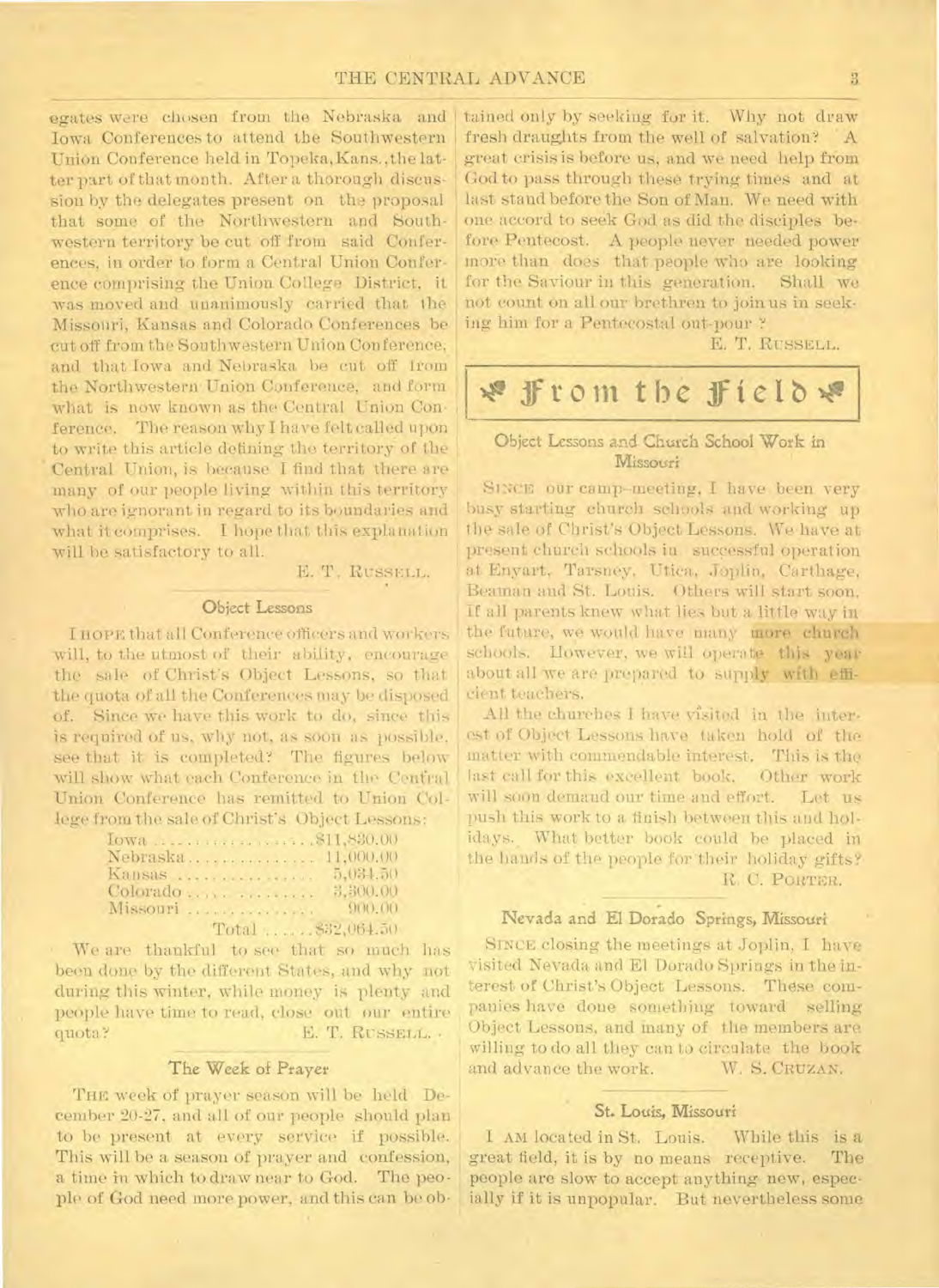do take hold and respond to God's call.

I'do not give all my time to the missionary work as such. On an average I have eight Bible readings per week, and am at present canvassing some besides for Object Lessons. I am having some success with the book, and at the same time meeting with people, thus having an opportunity to present the truth in a measure.

Sometimes I feel rather discouraged, but I have not arrived at a stopping place as yet.

CORA A. RAPP.

### Object Lesson Work in Kansas

At the close of the conference and campmeeting held at Junction City, Kans., I was asked to visit Burlington, Le Roy, and Yates Center in behalf of the Object Lessons work. At these different places I have found the brathren of good courage. When the book work was laid before them, they expressed a willingness to do their part, and are zealously doing what they can to sell the book. The Lord has given me freedom in presenting this line of work to my brethron, and we have good reason to believe that these little companies will soll N. T. SUTTOM. their grota of books.

SINCE the Junction City camp-meeting our time has been divided among the following churches in the interest of the Object Lessons work: Clay Center, Miltonvale, Abileme, Safina, Beverly, and Ellsworth. The Lord has been blessing the efforts at most of these places, and the brethren seem inclined to move out into the work for this time. They are taking hold nobly to push the book work to completion by January 1st, and the Lord is blessing their efforts. One brother, newly converted to the faith, went out one morning, and in a short time sold nearly double his quota of hacks.

Quartarly meetings were held with the Clay Center, Beverly, and Salina churches. At the latter place one individual went. forward with the Lord in baptism.

We trust we have the prayers of the broth T. GODFREY and C. E. PECKERT. Pén.

#### Wichita, Kansas

AFTER the camp-meeting held at Junition City, Kans., it was decided that I work in Wichita and vicinity for Christ's Object Lessons. I have worked in Wichita and Newton. finding the brethren and sisters glad that they can have a part in this good work.

I find that the Lord leads the way when we go from house to house presenting the book, and blesses us in our efforts. I realize that when one of these books is sold, the person purchasing it will not be prejudized, and hence the way will be opened for other books.

FRANK J. OGDEN.

#### Burlington, Iowa

THE work in this place is on the onward move. We have much to praise the Lord for. I have been here but a short time, most of which has been spent in selling C.O.L. The Lord has wonderfully blessed in the work. Since the campaign has been on. I have sold about four hundred books. Seven persons have joined the church here recently, and have been baptized by the writer. Many more are waiting patiently for one to come and hold meetings with them. My time in this line of work has been quite limited, but I am expecting soon to take it up.

F. M. CORBALY.



#### The Importance of Circulating Our Publications

The message of truth is to go to all mations, tongues, and preople; hs publications, printed in many different languages, all the sentimed abroad like the between militant.

If there is one work more apor ant then and other, it is that of the one public tons before the public and find them to search the Seriolor - Al a rework - larratadoguar publications or related this, moreoversing and, power ing with and for a is a good work, sad one which will relate to an and sconton in the pass

Com has in the state of straint teet the diagno est toternst to the last and missionary work, Conting misselence on a fight to be brought out in publications and to see a multi be owned and read by receipt family and a market student are in dences of gaing on mey the the light given of Houvon, and you should both purchase and eard the books for may will be a bio-sing to con and yours. Ye istuall lead them to vone mornings, and pressure open them to buy conies ro" thumselves

4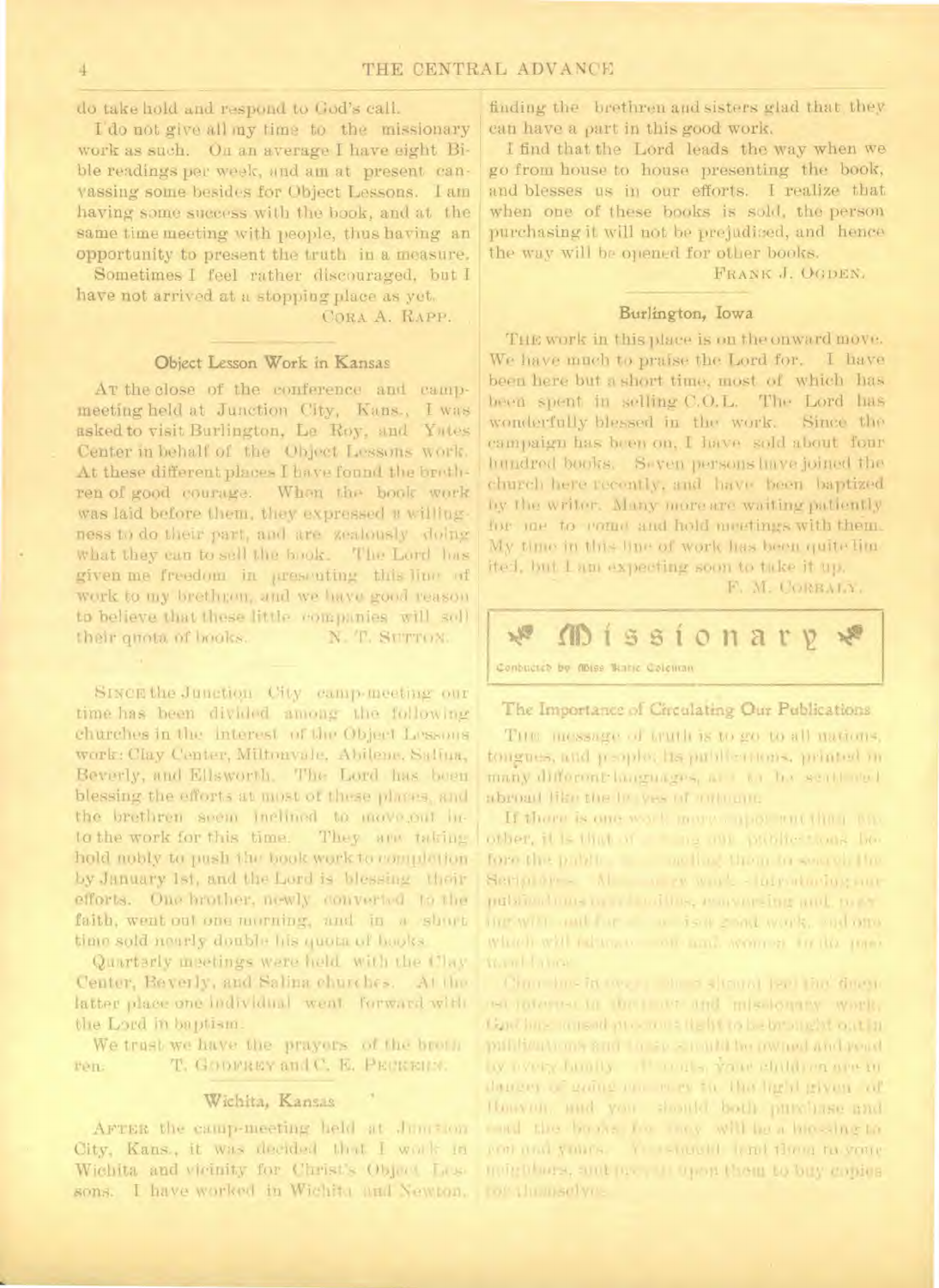Books and periodicals containing error are traveling all over the country. Skepticism and infidelity are increasing everywhere. Light so precious, con jug from the throne of God, is hid under a bushel. God will make his people responsible for this neglect. We now have great facilities for spreading the truth; but our people are not coming up to the privileges given them. They do not realize their duty to obtain subscribers for our periodicals, including our health journals, and to introduce our books and pamphlets.

The wider the circulation of our publications, the greater will be the demand for books that make plain the Scriptures of truth. If our papers, tracts, and books, expressing the truth in plain Bible language, could be widely circulated, many would find that they are just what they want. But many of our brethren act as though the people were to come to them, or send to our offices to obtain publications, when thousands do not know that they exist.

God calls upon His people to act like living men, and not to be indolent, sluggish, and indif ferent. We must carry the publications to the people, and urge them to accept, showing them that they will receive much more than their money's worth. Exalt the value of the books you offer. You cannot regard them too highly. MRS. E. G. WHITE.

# Dawn is Breaking

Tiru most staking si, us of the threshed ip be four i not alone in the daily record at increasing wicked uses and disaster (Cod's truth is ameritur ou, There is "a sound of going in the same of themulaeny trees," and Gol has gone forth habes his points to cive them victory. The evolue davais bendingny plan parth. I la time to had a messal vi These gladiesing al ; is call fon liv for us no be up and doing, like men watching for the break of thy.

# What a Tract Did

in 17th Dr. Coke gave a tract to a family in Virginia. The family numbered fourteen, and that bract was the instrumentality used in the conversion of the whole family.

A tract distributor passing through a sparsely settled country district in Camada, gave away many tracts. One of them, eatitled. "Repeat or Parish." was found floating in the Frazertiv-

er. A man saw it, took it out, dried it, and by it was converted to God.

A preacher invited a man to attend a meeting. The man refused, but he consented to take a tract. A few weeks later that same man stood up in meeting, and confessed that that tract had led him to Jesus.

During the secession war of America, a chaplain was passing through a hospital, and left in an empty bed a tract which was a copy of the hymn, "Will You Go?" The soldier came to his bed, picked it up and read the title, and dropped it. A second time he picked it up, and read.

"We are traveling home to the heaven above: Will you go?"

and then throw it down again. Soon afterward he picked it up and read it through. Then, after deliberating over the matter in his quiet hours, he finally wrote on it, "By the grace of God I will go," and signed his name. Some months later he was killed in battle in Virginia, but he was saved by the tract.

It is often the case that a man who will not enter a church or listen to the preaching of the gospel, will read, when alone, a tract area paper which may be morn the not for the salvation than a sermon.

There are many cases where a truet bas been the instrumentality which has restored tom despair a precious soul. Passing them he Switz-claud, a tract distributer presenter alon beto a man to a town not afons for gambing. On his return, some days have, bu met tin anne, who exclaimed. Si then you for saving my some and body." He then its planned that on that this when he reserves the trace, he and her hearthin gambling, and we contential ing suicide bet the tract arrested the attorney, and led him to Christ

Instances of this art and I hammetighed, has these fifthe printed missives In an head bounded to provent erlums, to save fives, me head vioinsized hearing, and to bring discourance, are hearlened, and despaising ones to desire. **AV-3** never know, nor our we realize, the gami we tre doing in distributing resers.

"Lattes with a charge a the Late of Circle swake to their daty, and set many souls. to work.

"Tura is a grand age with grand epportunties, and he who is willing to work with an houest purpose for honout results, will make the **IL SURFERNO**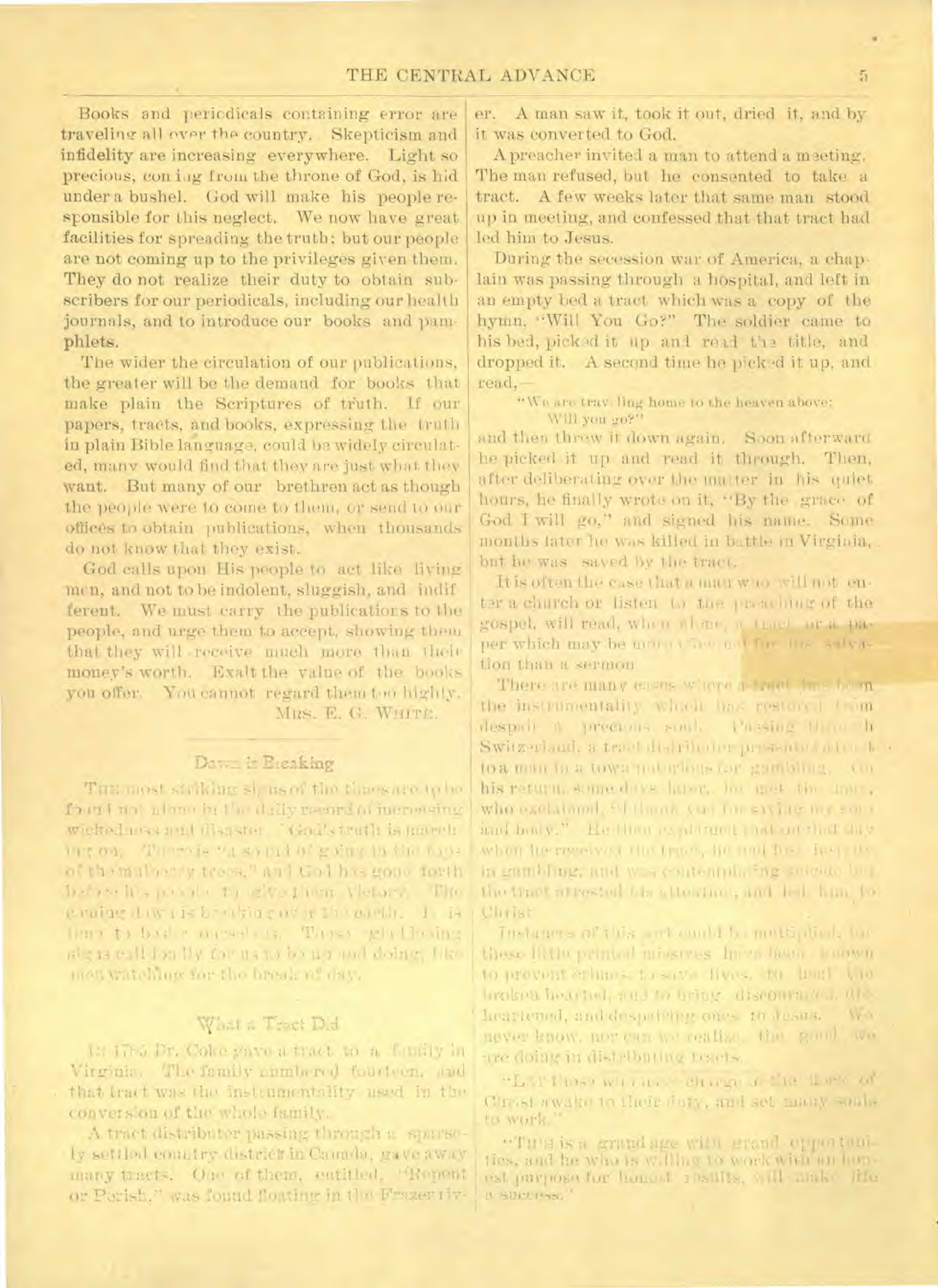# THE CENTRAL ADVANCE

# $\mathscr{D}$ Educational $\mathscr{D}$

Conducted by L. H. Hoopes

#### Union College

UNION College has been the 'leading institution in this great central portion of the United States since its establishment in 1891. At the present time it is the largest educational institution in the denomination. This is due largely to the fact that Battle Creek College, which has stood in the lead for many years, has lately undergone a transition, and is now known as the Immanuel Missionary College, located at Berrien Springs, Mich. We are glad to know that that institution is in a prosperous condition.

In this district, however, we shall naturally look to Union College as taking the lead on all points of educational reform. It should stand for the intellectual and spiritual advancement of all within its circle of influence. Its policy and its plans should be so broad and so well laid that every part of the field should feel the uplifting influence of the institution. Its field of operation should be much more extensive than the few hundreds of students who take a train ing within its halls each year. Every church, every church school, every intermediate school, and every industrial school. within the range of the territory of Union College, should feel that strong pulse-beat from the mother institution.

It is just such an institution as this that the managers desire to make Union College. Their highest ambition is that those who receive a training at this school as ministers or missionaries may go out fully equipped intellectually and spiritually to do the highest kind of missionary work; that those who go out as teachers, whether in the family, church, or intermediate school, may go with unmistakable credentials of their qualifications for the work entrusted to their charge; that those who go forth from the school to take up work as reporters or editors, may go giving the clearest evidence that the training they have received at Union College has been such as will be of the greatest benefit to the work they have in hand; that those who go forth as candidates for the nurse's or the medical course may go having just such a knowledge of the sciences and that which pertains to this wonderful organism, the human body, as will enable them to deal intelligently and faithfully with every line of work entrusted to their care.

In addition to this, there are two other leading departments in the school which have been given special attention at Union College as at no other institution in America. We speak particularly of the German and Scandinavian departments. These departments have been established for the express purpose of giving a training to the Germans and Scandinavians of this country that will prepare them to labor intelligently with the many people of these nationalities who have entered the leading businesses of the country, such as farmers, merchants, mechanics, and artisans in general. It has been found that many of the western cities in this country have many thousands of these nationalities, and that their business is largely carried on in their own mother tongue. In order to reach these with the message it is necessary that workers, who can speak these languages, be trained especially for this work.

In view of all these considerations the cooperation of the patrons of the school is ear-<br>uestly solicited.  $L_i$  A. Hoopes. nestly solicited.

## Missionary Work in Union College

AT the opening of school this year it was decided. after prayerful consideration, that since Union College was founded for the training of Christian burden• bearers, an arrangement should be effected by which the greatest amount of practical missionary work should be done with the least amount of machinery.

Accordingly it was decided to merge the MisSionary Society into the Young People's Society, making missionary work the principal purpose for which the Young People's Society should exist. A student president was chosen, and teachers and students took up work side by side, where duty called.

The first move was to secure means to obtain one thousand Scandinavian papers for distribution. This meta ready response. Letters were also sent out by the students to the home churches, asking them to take up the work and to send their surplus of addresses to the College. There is evidence that this has been a source of encouragement to the little bands out in the Conferences.

Committees were formed to carry different departments of missionary work as interest developed in those lines, the members of each committee being chosen from those who had a special interest in that particular work.

 $\, 6$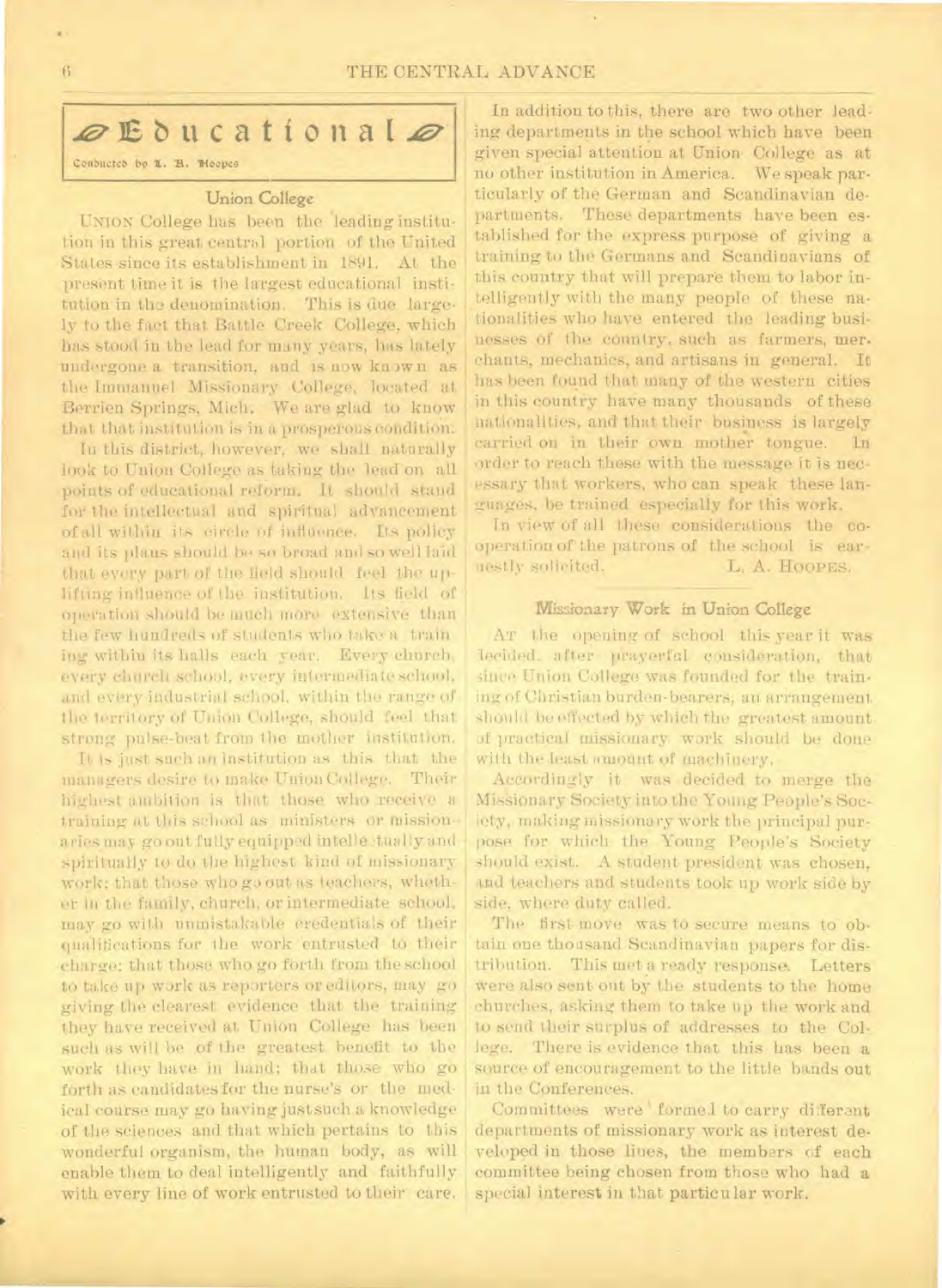## THE CENTRAL ADVANCE

Tract work in the city has already been taken up under the leadership of an experienced Bible worker. A little later it is planned to have a number of young men hold meetings in the country around College View.

The periodical committee are planning a vigorous campaign with our literature. Work will be done by communities, and at points recommended by the Conferences as suitable places for future work by Conference laborers. Attention will also be given to corresponding with, and sending reading matter to, soldiers in the regular army, especially in the Philippines.

It is also intended to continue the work begun last year of supplying the libraries, readingrooms of the city, and various schools located here, with some of our leading periodicals.

A Dorcas committee has been organized to assist those who are in need of such things as can be prepared here. At present they are assisting the church society in preparing supplies of bedding, clothing, etc., for the Huntsville school.

Cottage meetings are held weekly with several who, because of ill health, are not able to attend public service.

A class in the History of Missions was organized at the beginning of the year, and an effort is being made to assist our young people in becoming intelligent on missionary subjects.

To deepen the interest in regions beyond is also one of the purposes which the Young People's Society has ever in mind.

We feel that God has greatly blessed in starting the work along practical lines, and believe that our young people will be stronger and better fitted for service because of their experience in bearing responsibilities here.

M. E. KERN.

 $\lambda$ 

#### Intermediate Schools

WE are pleased to announce that the work of education is on the advance in the district. Iowa has begun with an Industrial School at Stuart, Iowa, with T. H. Jeys as principal. The school opened with an enrollment of forty. It was not the design of the management to admit any more than that number.

South Dakota has begun an Industrial School at Elk Point, with J. W. Beach in charge. Minnesota is following with a proposition to establish a school as soon as the funds are in sight to do so. In all these enterprises the intention is to go no faster than the funds provided will warrant. We can only bid these institutions "Godspeed," as they may be instrumental in reaching a large number of young people who could never come to Union College.

# $\emptyset$  **Health Department**  $\emptyset$

Conducted by Mrs. Lyra D. George, M. D.

#### "Prosper and be in Ibealth"

THE Health Department aims to briefly report the work of the Sanitariums, and their branch Treatment Rooms, in the Central Union Conference; also to give instruction on topics relating to the proper care of the body both in health and disease. Questions of general interest sent to this department will be answered through its columns.

THE Sanitariums of this Conference are located at Boulder, Colo., Des Moines, Ia., and College View, Nebr. The Treatment Rooms are at Wichita, Kans., Council Bluffs and Cedar Rapids, Ia. In our next number we hope to have interesting reports from all these places.

### Nebraska Sanitarium Items

ABOUT 325 treatments are given each week in the Bath Rooms.

Du\_ CARRIE S. STAINES is at her home in Fenwick, Mich., enjoying a well-earned vacation.

ELD. N. P. NELSON, now a patient in our Surgical Ward, is making a speedy recovery, and in another week will, we trust, be walking about again.

THERE are forty-three young men and women in our Nurses' Training School at present. A new class began Oct. 1st, with twenty-five members.

THE number of patients at the Nebraska Sanitarium is unusually large for this time of the year. As the result of the earnest, faithful efforts of the nurses and helpers, coupled with the rich blessing of the Lord, many are finding. relief from physical sufferings, and at the same time are learning how to preserve their health when once it is regained.

ABOUT fifteen surgical operations have been performed during the last month. Good results have followed in these cases. In one instance, just before a very serious operation, both the patient and her husband gave themselves to the Lord. Another poor woman, who has been raised from death's door, has found the Saviour very precious during her severe suffering, and her sickness has resulted in the conversion of her husband. "For he ma keth sore, and bindeth up; he woundeth, and his hands make whole."